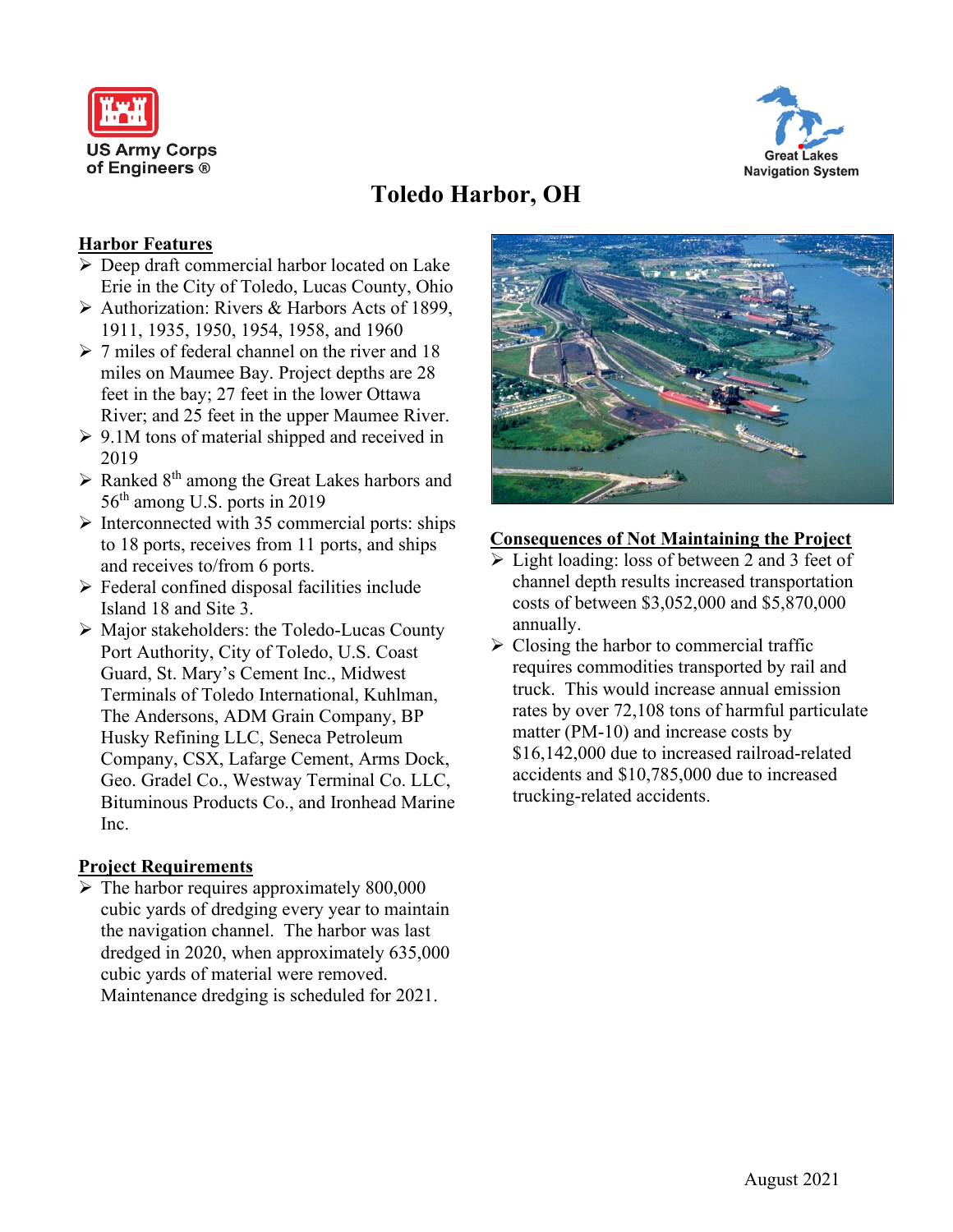# **Transportation Importance**

- $\triangleright$  Major receiving and shipping port with direct access to inter-modal connections
- $\triangleright$  Critical harbor of refuge.
- $\triangleright$  Growing port with ongoing improvements and commodity diversification
- Major commodities include coal, petroleum, limestone, sand and gravel, salt, wheat, soybeans, iron ore, and aluminum.
- $\triangleright$  Waterborne transportation facilitated by the harbor supports \$494M in business revenue, 2,157 direct, indirect, and induced jobs, and \$163.3M in labor income to the transportation sector.
- $\triangleright$  Commodities handled by the harbor support \$10.7B in business revenue, 59,176 direct, indirect, and induced jobs, and \$3B in labor income.